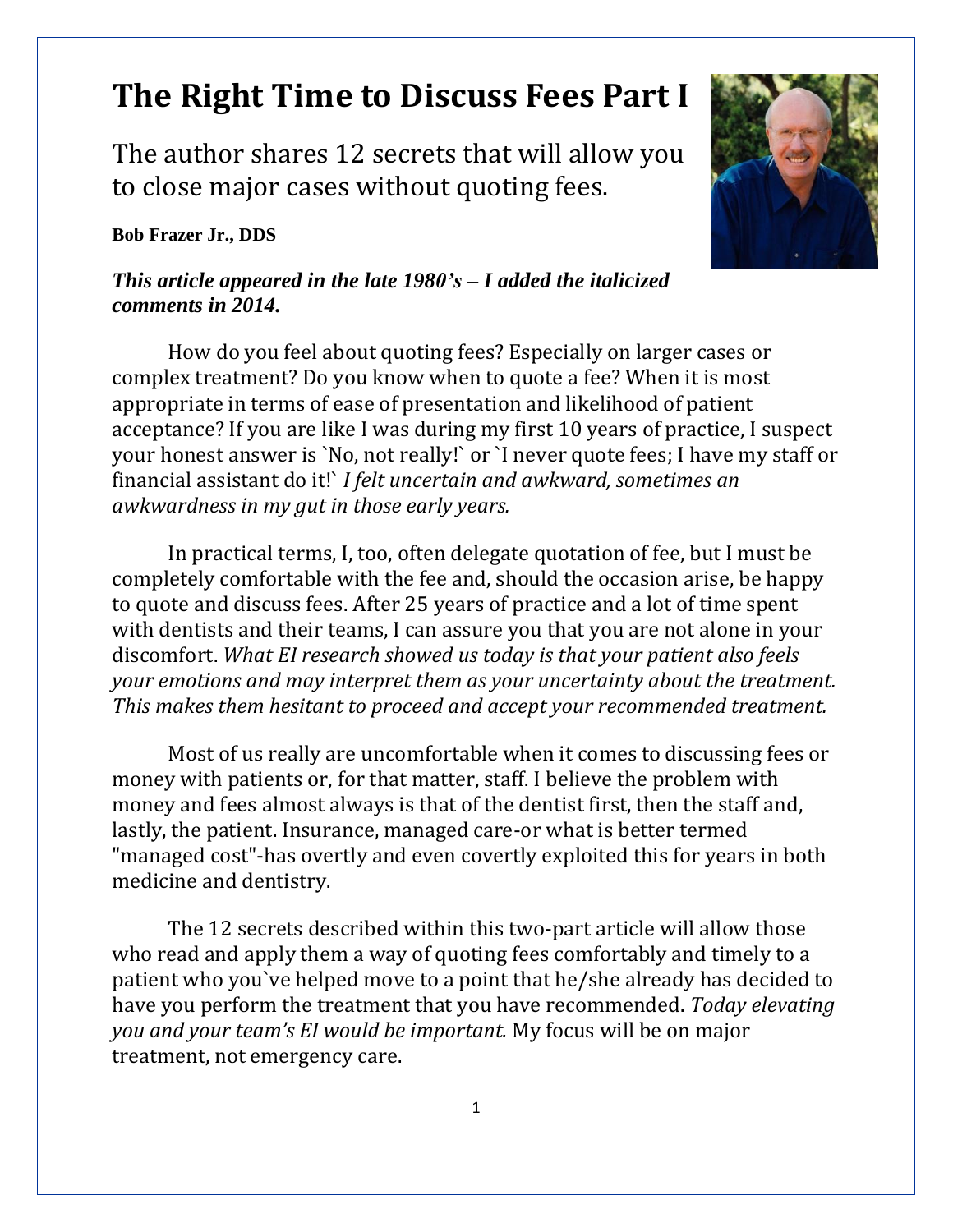Although the emergency appointment`s behavioral management embodies eight of the 12 secrets, it truly is another "breed of cat," to be reserved for some other time. (Secrets #2-6 and 10-12 do apply to the emergency visit, plus an entirely different framework of dialogue.)

There are only three reasons why people buy, and the fee is not one of them! Without reading further, can you tell me these three reasons? Take a moment and think about the last major purchase you made. First, why did you buy? And why did you buy from them? I`ll come back to this shortly, but let me illustrate all 12 secrets to closing major cases without quoting a fee with a recent true story of a patient who came to me for a second opinion, through a generic referral from a directory of holistic dentists.

Janet, not her real name, is a physically-healthy woman in her early `60s, with a mouthful of restorative dentistry (including one bridge and several crowns) done episodically as teeth fractured or decayed over the last 45 years. She had good periodontal health, a Class II overclosed bite with severe wear on the upper and lower anterior teeth. Her dento-facial appearance was that of a woman in her late `70s. *She presented both concerned and anxious.*

She had accompanied her husband to an alternative medical clinic in Mexico and, while there was referred for a dental exam. During the exam, she was told that she needed to have all of her amalgams removed, plus several crowns and a bridge replaced. Her husband`s illness had not responded to thousands of dollars in conventional therapy, and multiple medical specialists. In desperation, they had sought alternate therapy, to which he already was responding favorably. He would require several trips back to Mexico and she could accompany him for her dentistry if, as she said, `I can- not get the dental work done here for about the same price as Mexico, plus the cost of airfare.`

This person presented many challenges. Technically, her case would be demanding, requiring probable restoration of her correct vertical dimension through provisional crowns with aesthetic, phon-etic and functional refinement, but the behavioral and communication areas were my immediate concern. First, although I pride myself on a whole-person approach, I do not routinely remove serviceable amalgams without a solid medical reason. She brought no medical referral data or test results with her-not even a letter of physician`s recommendations. Secondly, the patient had that driver-type of personality that already knows what he/she wants and wants it done yesterday. To complicate matters more, they were planning to move to another country in about four months, and both my personal and professional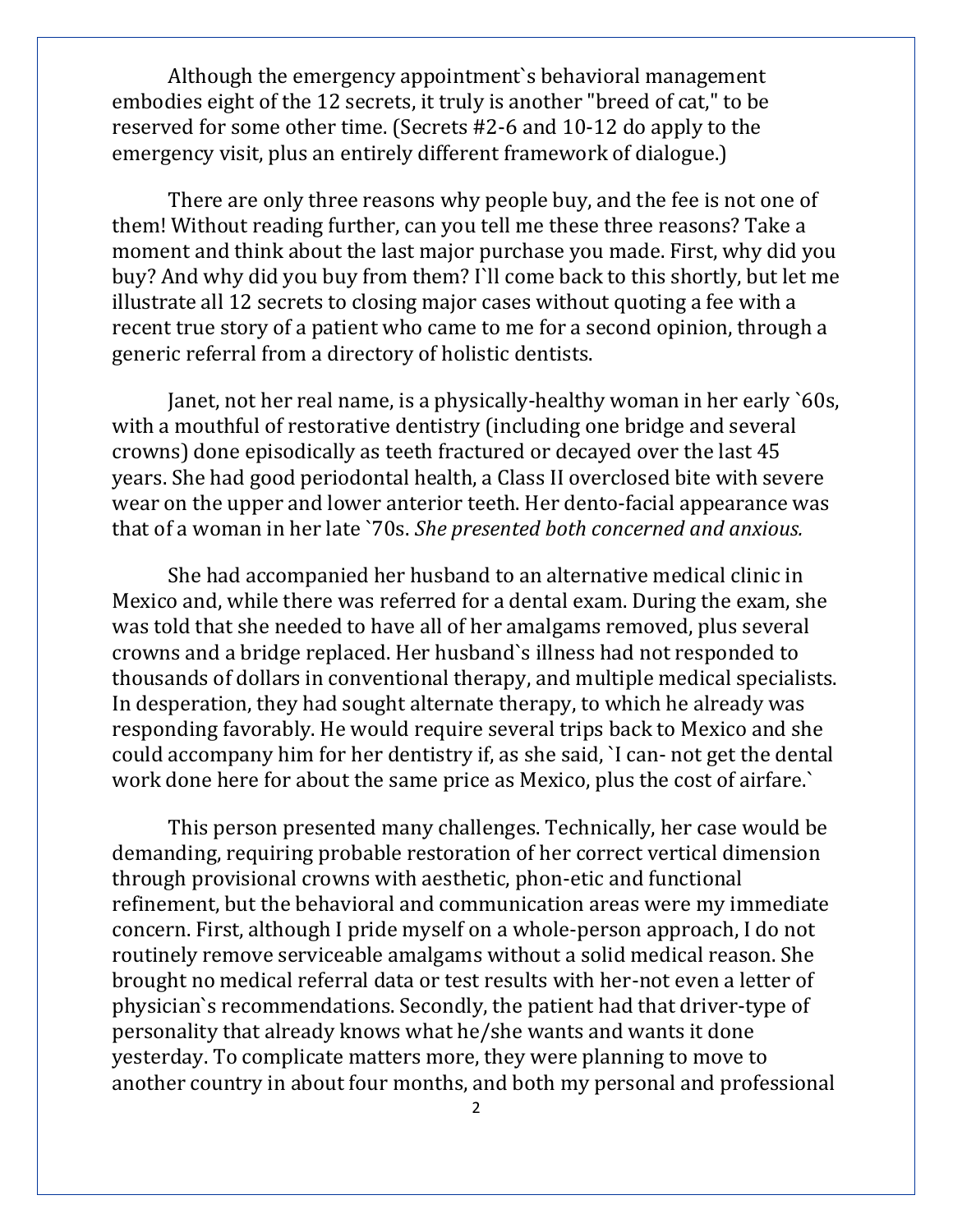schedule was quite full for the next two months! And, of course, their finances were tight due to the high medical expenses they had faced over the past year.

During our first appointment or Preclinical interview, my healthrelationship coordinator, Sandy, learned most of this about Janet. We always begin a comprehensive examination in the comfortable environment of our consultation room, seated at a round table with a cup of juice, water or coffee. Sandy reviews the notes on our telephone card, plus the completed medical and dental preclinical questionnaires which we previously had mailed with a personalized letter of welcome.

This welcoming and listening process between the new patient-or what we consider a guest or visitor to our office (since new patients haven`t yet committed to our care and many simply are checking us out)-and Sandy typically lasts from 20 to 30 minutes before I am asked to join them. In Janet`s case, it lasted nearly an hour.

After my introduction and Sandy`s summary of Janet`s wants, personal circumstances, history and urgent time lines, Sandy left us alone, as is our custom, for us to establish our relationship through a discussion of what I believed our role should be with one another. We began by agreeing to be on a first-name basis (something that I prefer when the patient is comfortable with it-about 95 percent of the time in our practice) and I acknowledged her tight time lines. *Today we would have reflected more of her feelings – anxiousness to get started, budget consciousness, concern about Mexican dentistry and most of all her relief that her husband was being helped .*

We spent much of the 20 minutes together sorting out her experience in Mexico, what she believed was wrong in her mouth and her desired level of dental health. I began to gain an understanding of the terribly stressful, scary previous two years she and her husband, John, had just been through, during which he had nearly died of peritonitis, and his long, slow recovery, which still was ongoing. We concluded this appointment with comprehensive records including: vital signs, a full radiographic series, diagnostic models, a centricrelation bite record and facebow. All she had brought with her from the Mexican office was a set of bitewings and two P.A. radiographs.

Our clinical examination occurred about a week later after diagnostic records had been processed and models had been orthodontically trimmed and, in this complex case, mounted. We began this process with the healthrelationship coordinator, Sandy, and Janet, previewing and orienting the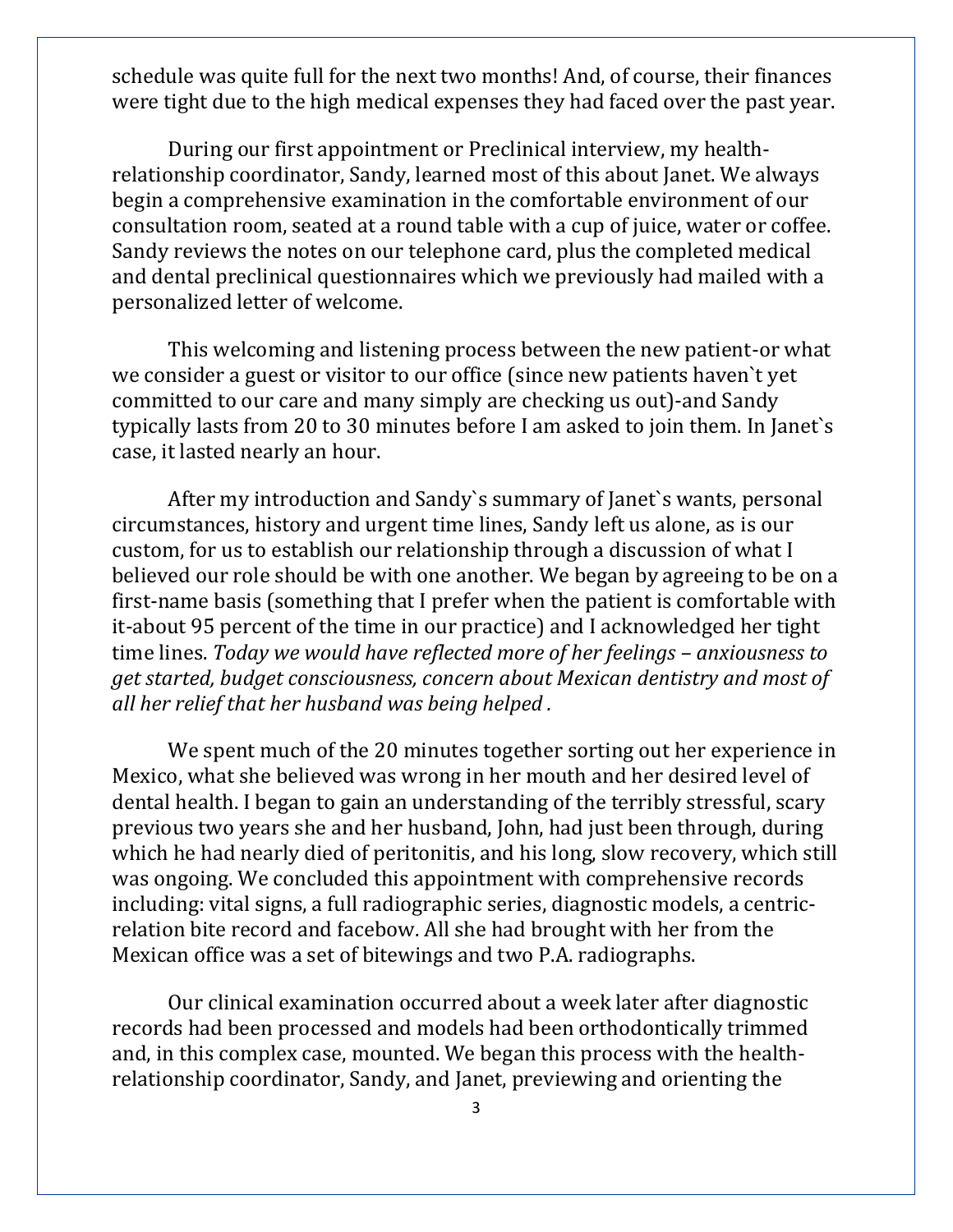patient to her records. This generally takes 15 minutes or more on a complex case, before I enter the room.

This time, I entered after only five minutes. *(My gut feeling told me to do this.)* After hellos, I reviewed what Janet had told us during her first visit. But, this time, when I came to the part about her husband`s illness and all the stress and responsibility it had thrust upon her (for she had told me that they had a small business for which she became solely responsible, plus taking care of John), I simply acknowledged it must have been one of the most difficult periods of her life. And, I asked how did she get through it so well?

Her eyes filled with tears, although she never really wept as she recounted her story. Janet and John had no family and, I believe, we were truly the first people in whom she had confided. We simply listened in hopes of understanding. *(I listened with something we now teach in our EI training with soft eyes.)* That took at least half an hour, and in the next 45 minutes, we completed our clinical exam, discussing our options, including the very dramatic improvement to her facial aesthetics that would result. Her final question was: "When can we begin and about how much will this cost?"

To which I responded: "We can begin this week with initial cleaning and records for the provisional stage. By the time you do all that we talked about, you will invest every bit as much asyou might in a new car!" "I have a twoyear-old Lincoln Town Car," she replied. "Perhaps we could work a swap!"

I told her I wasn`t in the habit of taking cars in trade; plus, unlike fine dentistry, which appreciates with age, cars, even good ones, depreciate rapidly. *She was in fact at least half way "pulling my leg," and we both laughed.* I would write up the formal treatment plan before her next visit and Sandy would review her personal copy with her at that time.

As she left, I heard her tell Sandy that she would like to get John scheduled for this kind of an exam. She later told us that our total fee was over four times what she had been quoted in Mexico. And, although they were ready to dip into already depleted savings, they wouldn`t have to since they were able to sell their house in Austin due to their upcoming move.

Are all my cases this large? And on people who, even with all the medical expenses, are so well off financially? Of course not! But, I do believe that for people in the U.S. today, the great majority will find a way to get anything they truly want and value!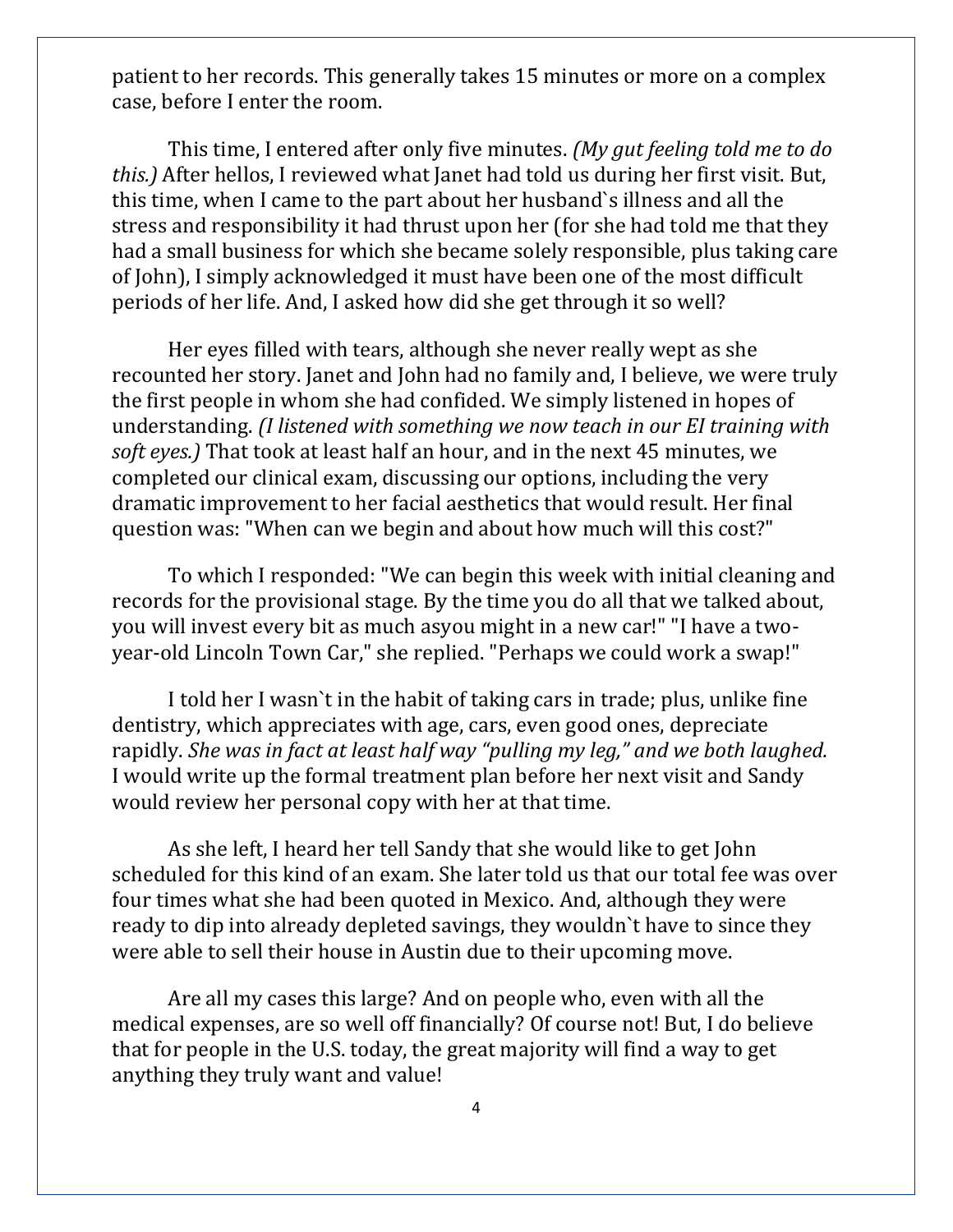This story perfectly illustrates virtually all of the 12 secrets. When do you believe that this case was closed? When did Janet decide she wanted me to provide her care? I believe it occurred at that second visit, as a result of the trust we had created during the first visit and as a consequence of my listening with compassion for her two-year struggle during John`s illness. Please understand, that is not why I asked. I genuinely felt her struggle and wondered whether she had ever been given the opportunity to really talk about it, so what is Secret No. 1?

There are three reasons why people buy, and fee is not one of them. They are: One, they need it; two, they want it; and last, but by no means least, three, they like the person selling it! Now let's explore the other 11 secrets illustrated by this case and some other cases, where helpful.

The second secret was found in Janet`s story during that first appointment. It is Seek first to understand then to be understood. *(Today we know that it is not through a recitation of every technical detail your patient relates, rather it is by reflecting how what they have been through has made them feel – their emotions. That is when people feel truly understood.)* This kind of listening has been popularized in a best-selling book titled, "The Seven Habits of Highly Effective People," by Stephen Covey. Covey lists this as the fifth habit of highly-effective people, and he goes on to say that they listen with the intent to understand, not to reply!

Perhaps none of the secrets to interpersonal effectiveness is more difficult for the highly-trained, busy professional to practice. We were taught, as doctors, to be experts and, indeed, we are, but most of us spend our early years with large inferiority complexes, for which we overcompensate trying to impress patients with our brilliance. Sir William Osler, the father of surgery, said it well years ago: "If you will but listen intensely to what the patient tells you, he will tell you exactly what`s wrong with him."…a*nd, how he or she feels about it.*

Too often, in my own past, I would rush in to meet a new patient, listen all too briefly, while thinking of my response before he/she or my assistant was through talking. I never really let him/her know I heard what he/she was saying *and feeling* before I jumped in with my advice or recommendation. If you are thinking of a response before another is through speaking you are by definition not listening!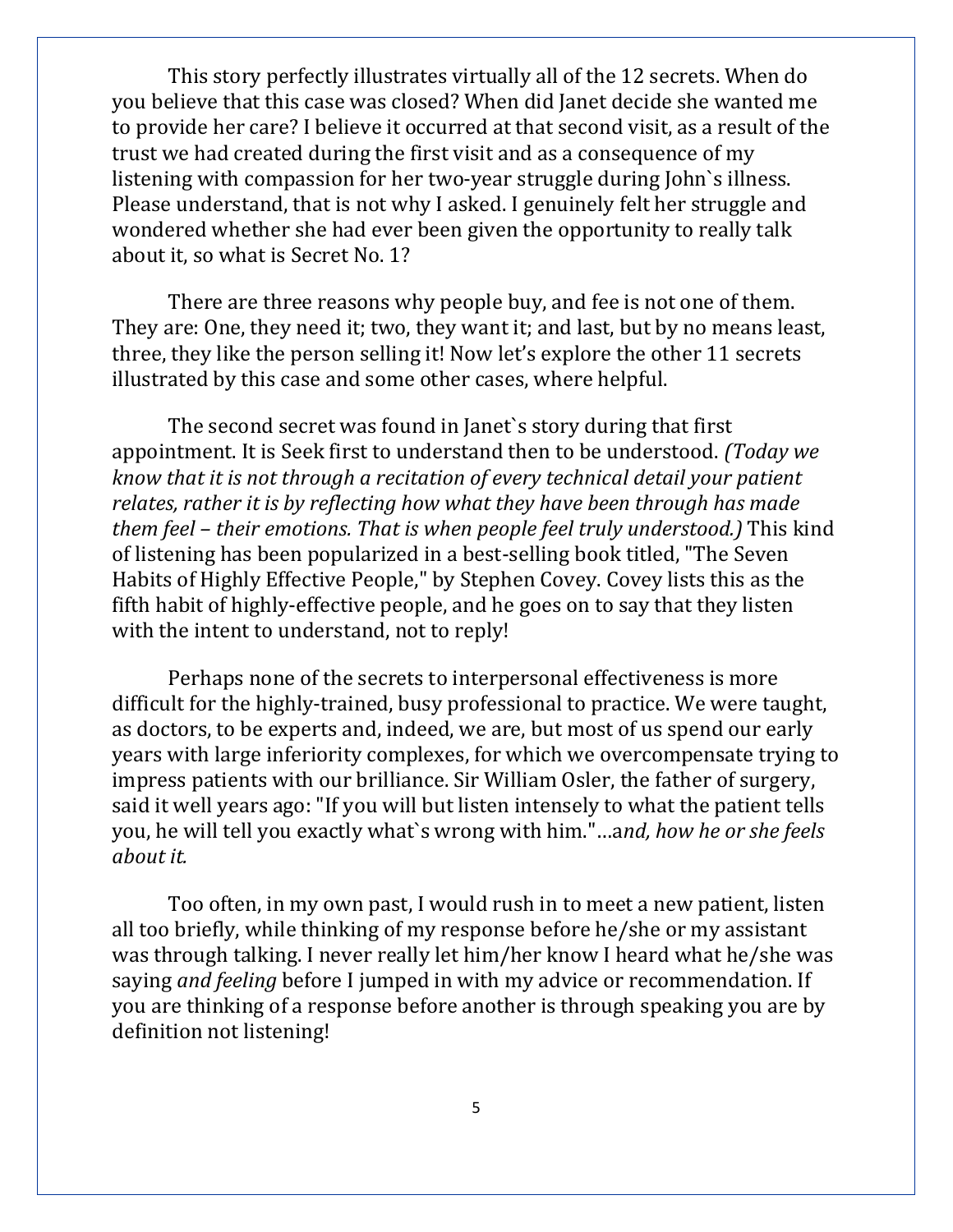How does one adopt this new habit? Simply begin by attempting to paraphrase to the speaker what you heard him/her say. If there is some emotion in what he/she said, acknowledge it. It often helps to add, "Is that what you meant?" If it is a feeling, such as "I hate dentists," then it can be effective to simply respond that "it must have taken some courage for you to even come in today, given your past experiences." Remember, such comments as "I hate dentists "say more about them than about you!

My friend and mentor, psychologist Ken Olson, said it well in one of his books: "The more I listen, the better they hear me." I believe that Janet cared far more that she was understood… than that she understood my diagnosis and treatment recommendations! *This is one of the areas where all our new technology – although helpful to us in diagnosis and treatment planning - has too often gotten in the way of our humanity. As my teacher Rachel Naomi Remen, MD said – "The Medical technician celebrates the CAT Scan, while the patient celebrates the outstretched hand!"*

Curiously, we have yet to add the wonderful technology of the intraoral video camera to our patient-education tools, not because it isn`t very useful and motivating, but because we simply haven`t needed one. I continue to believe that people care more that they are understood than that they understand! *We did add this but it plays a smaller part in patient acceptance than those who sell the technology would have you believe. It enhances your credibility and trust when employed correctly.* 

The third secret has never been more important than in today`s world of increasing depersonalization of health care, with the increasing intrusion of third parties. That secret is we must have relationship, not merely rapport, with our patients as early as possible! Most practitioners and their staffs are good at establishing rapport, which simply means interpersonal warmth. This usually will get you to first base, but not much further when your advice goes up against spouses or employer insurance with whom they have relationship.

Relationship is defined as mutually shared and agreed upon concrete expectations of one another. During our first visit, preclinical, I take the time to initiate a dialogue with the patient as to what I believe my role should be and what role he/she might take in our work together. As with Janet, once Sandy had completed her summary, we were left alone to begin that process. I told Janet that I would like to share a bit of the philosophy of what I believe I should do for people and see if it fit for her.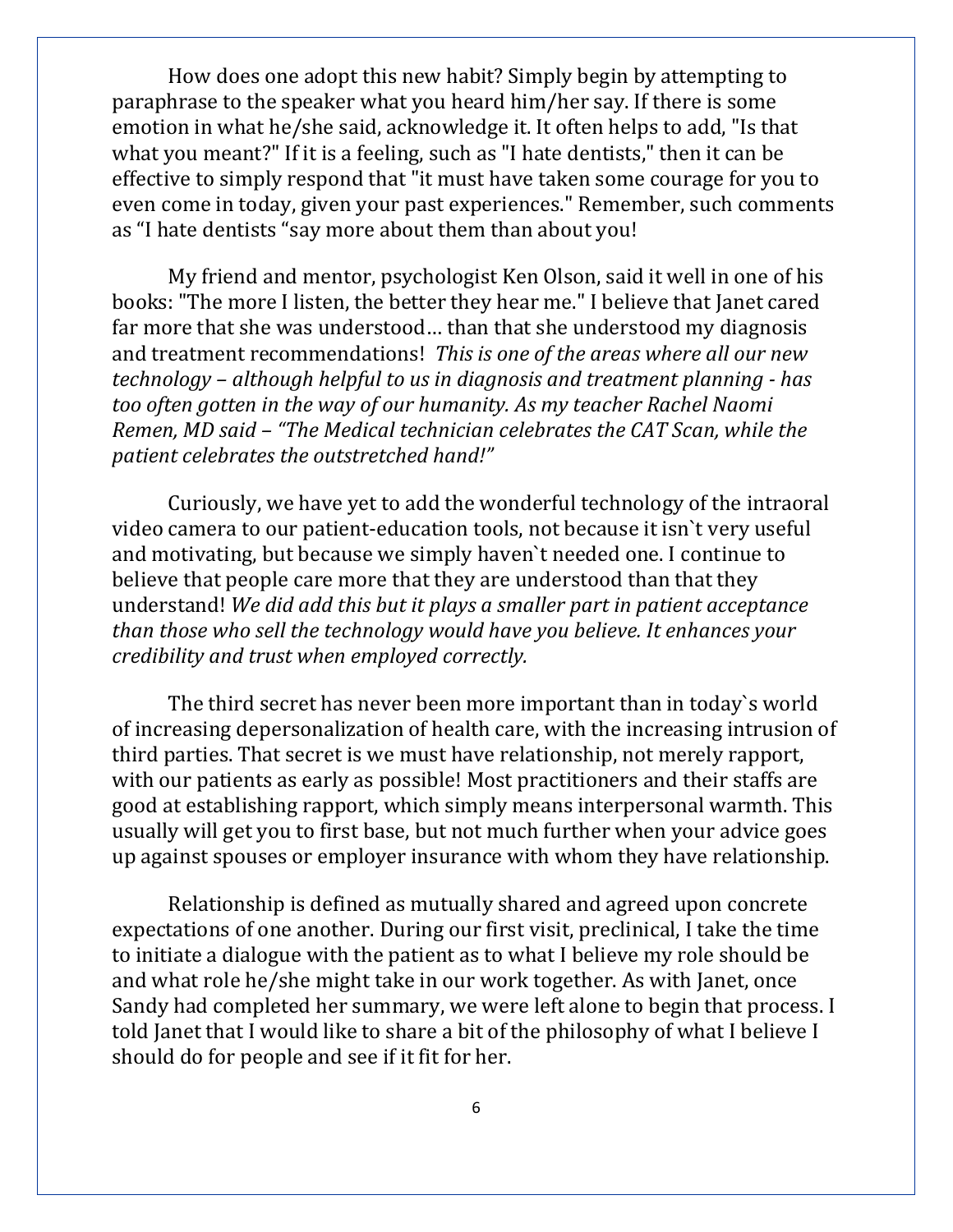I begin by clearing the name basis of our relationship. Whenever possible, I prefer to be on a first-name basis. I find people usually smile when I say I like to be called Bob, rather than Dr. Frazer. Why do they smile? I`m not totally sure, but I believe it elevates their self- esteem, making them feel more equal as a person when on a first-name basis with their doctor. The use of my first name by a patient after this initial meeting also signals a higher level of comfort and trust. How many people sue a doctor they call by his or her first name? Few, if any!

I let them know that I believe my primary responsibility is to help them become as healthy as they want to be and to keep their teeth for a lifetime, if that is their desire, with as little additional dentistry after what we do here as is possible. I then ask them to rate their current level of dental health on a 1- 10 or excellent, good, fair, poor scale and briefly to summarize why they chose that level. I`m involving their judgment and understanding. But, more importantly, they are expressing their dental self- image. Another person`s self- image is critical to his/her sense of identity. To communicate effectively, I must know and respect it.

This is critical before I begin a comprehensive clinical exam, during which I am likely to discover problems they didn't know about. If someone sees himself/herself as excellent and I discover he/she is fair at best, I must walk softly in the co-discovery process. When he/she is on the same page with me, as was Janet, who saw her dental health as poor then the process is much easier.

Before closing this discussion, I also ask them what level of health they wish to achieve. My job is to discuss treatment choices during diagnosis and it is extremely useful for me to know the level of health to which they aspire. It also can prove helpful later if the subject of insurance arises. Most insurance is designed to do the very minimum or essentially get someone between fair and good, but not excellent. All of this establishes our relationship.

The late Dr. Bob Barkley said it well: "The health of the relationship is always more important than the health of the patient." Why? Because if the relationship is not good, the patient will not let you help him/her!

This entire first visit leads us to the fourth secret, Identify and serve wants, not needs! Dr. Chuck Sorensen described a need as a feeling that I have that I want to be rid of and do not want again. If you have ever been in pain or truly hungry, once that need is satisfied, you never want it again. I believe the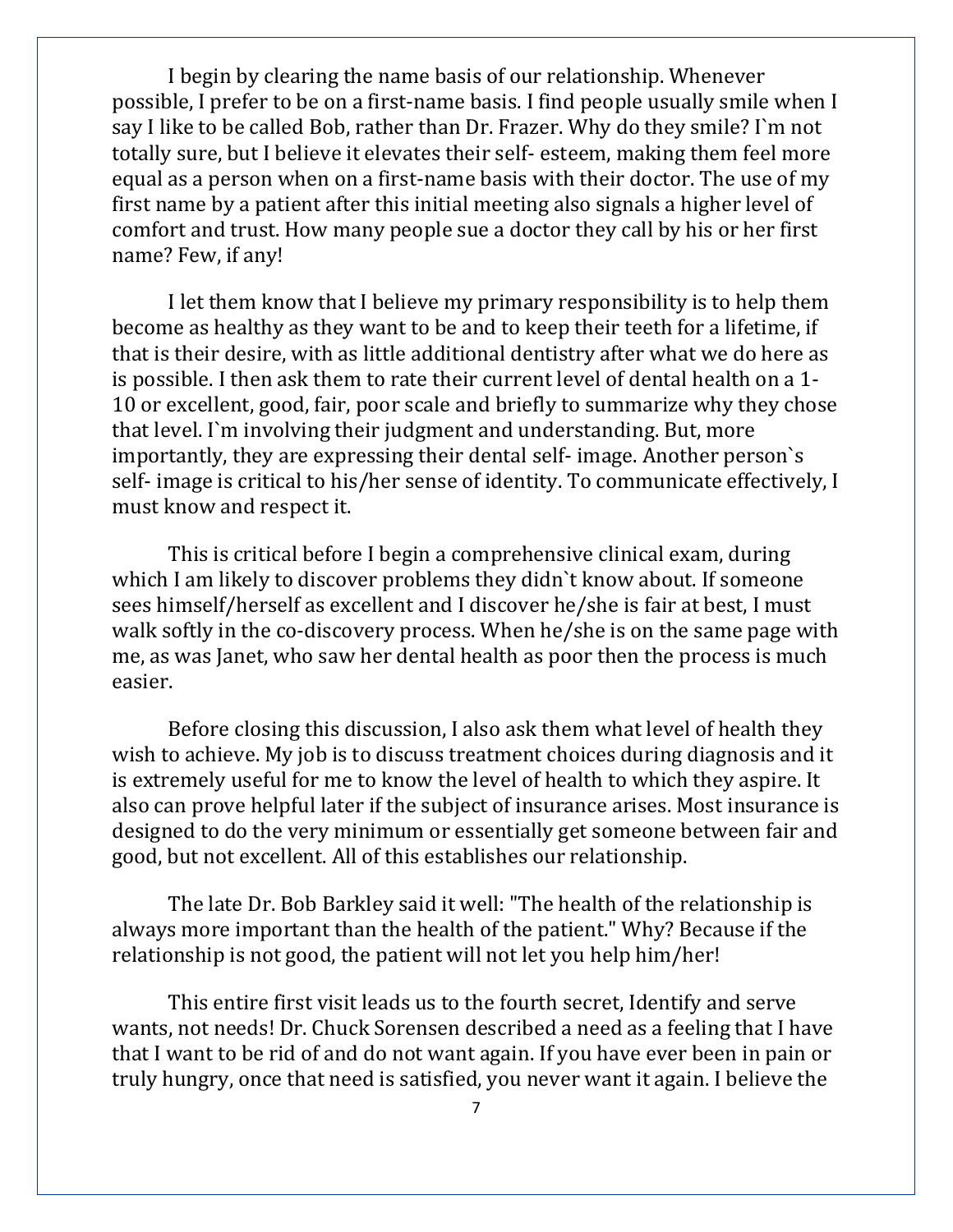vast majority of dental practices are needs-driven. Once a need is satisfied, it no longer has a motivating effect. The patient will go away until he/she has another need. This puts these practices at risk and demands a very high volume of new patients to stay profitable.

A values-driven, *relationship based* practice contrasts sharply through its focus on clarifying, *interpreting* and serving people`s values. Sorensen defines a value as a feeling you have that when you have it, you want more of it. We have all treated the patient on whom we replaced an ugly anterior restoration. Suddenly, he/she decides that several other restorations that had been acceptable are no longer acceptable. Values-based dentistry is highly discretionary. In the values-driven practice, the vast majority of your treatment is discretionary or elective, such as a bonded veneer on an unsightly tooth or an inlay or onlay in lieu of a large amalgam, etc.

The fifth secret is closely related to the fourth, but with a focus on the whole person and his/her current state in life. It is: Address the appropriate level of need on Maslow`s Hierachy of Human Needs. Most of us have heard the name Abraham Maslow, who was the first psychologist to study healthy, instead of sick people.

He believed that if we knew the behavior of well, fully-functioning people, we could help ill people learn new healthy behaviors. This concept has revolutionized much of counseling psychology. The old system simply categorized people, as in you are an acute paranoid schizophrenic. I think I spoke to a conference of those not long ago; every other chair was empty! But, seriously, what Maslow really did in his study of self-actualized individuals was to label five levels on which we all function, based on our response to the events in our lives at any given moment-The Hierarchy of Needs. But, here is the point most of us missed. Maslow said, do not address a higher level of need until the lower-level need is essentially satisfied!

A few years ago, a young woman in her last two years of graduate school, we`ll call her Debra, came to me for a comprehensive exam. She had avoided going to the dentist for some five years, although she had been a regular patient for all the years before. During our pre-clinical appointment, we learned that about five years earlier, she had a root canal on a lower molar, after which she was admonished to have a crown placed on the tooth as quickly as possible. Both she and her husband were in graduate school and could barely afford the root canal, so rather than return to the dentist only to be "yelled at for not having the crown" (her words), she simply stayed away